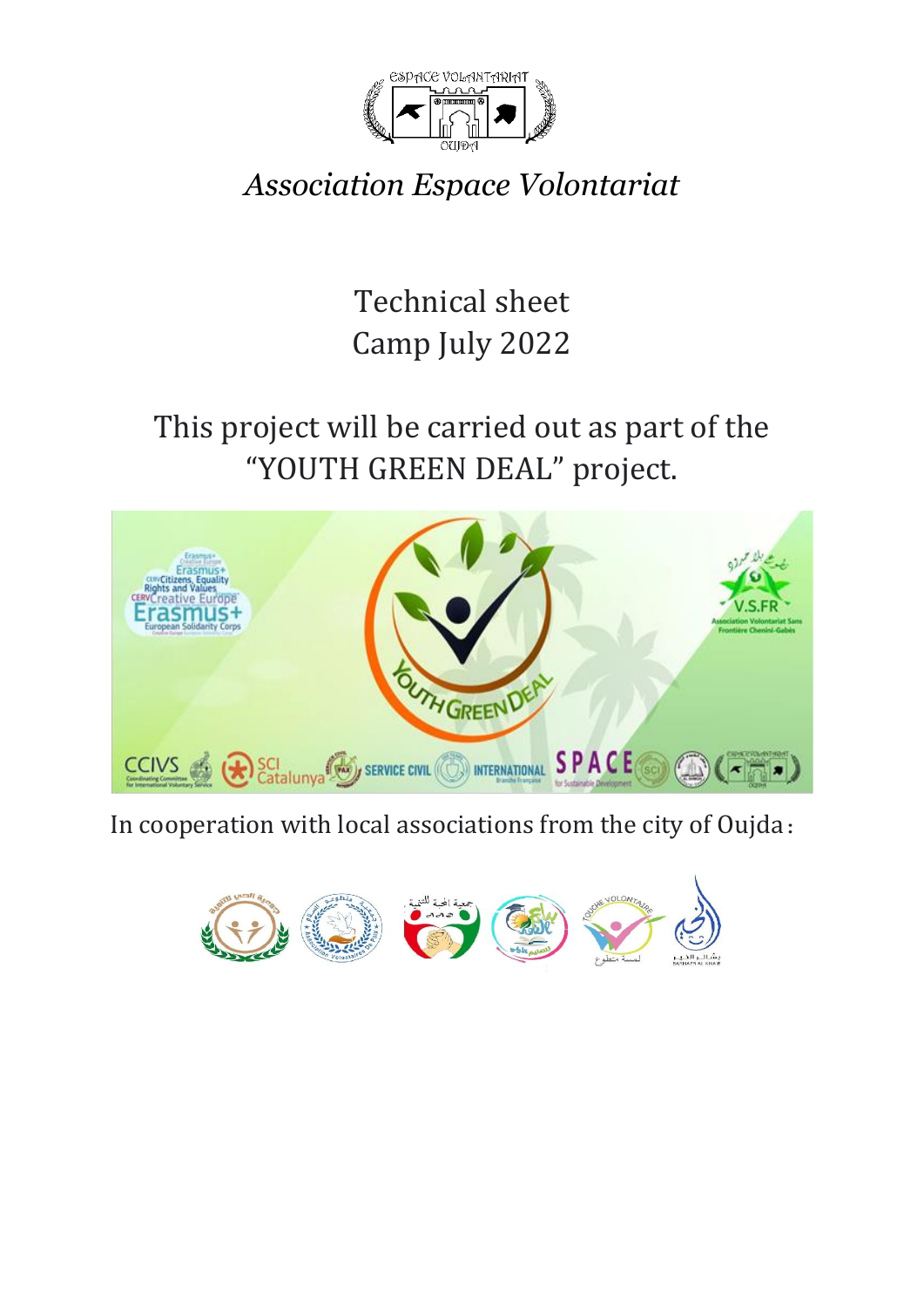## Technical sheet

The international camp will take place in the city of Oujda, and the volunteers will be accommodated in the "EVO" reception area within the NASR socio-cultural and sports center. Volunteers will have the opportunity to get involved in the life of the local community, and will be involved in different activities at the Yahya Gourari primary school and at the Nsar socio-cultural and sports center.

The volunteers will spend the mornings at the Yahya Gourari primary school, which is 15 minutes from the accommodation center. The rest of the time, they will lead workshops and games; awareness-raising activities, and will set up an environmental education tool allowing eco-citizen engagement with various beneficiaries who attend the Nasr socio-cultural and sports center.

During this international project, a local technical team will always be present and available to support and supervise the volunteers in all the activities.

#### 1-The objectives:

The project will contribute to:

- $\checkmark$  Make education a tool for respecting the environment and adopting behaviors that reinforce the integration of ecology. in our day-to-day life, essential components of daily life for residents and students;
- $\checkmark$  Raise the awareness of associations, students, parents, administrative staff and teachers of the need to organize activities that contribute to promoting eco-gestures;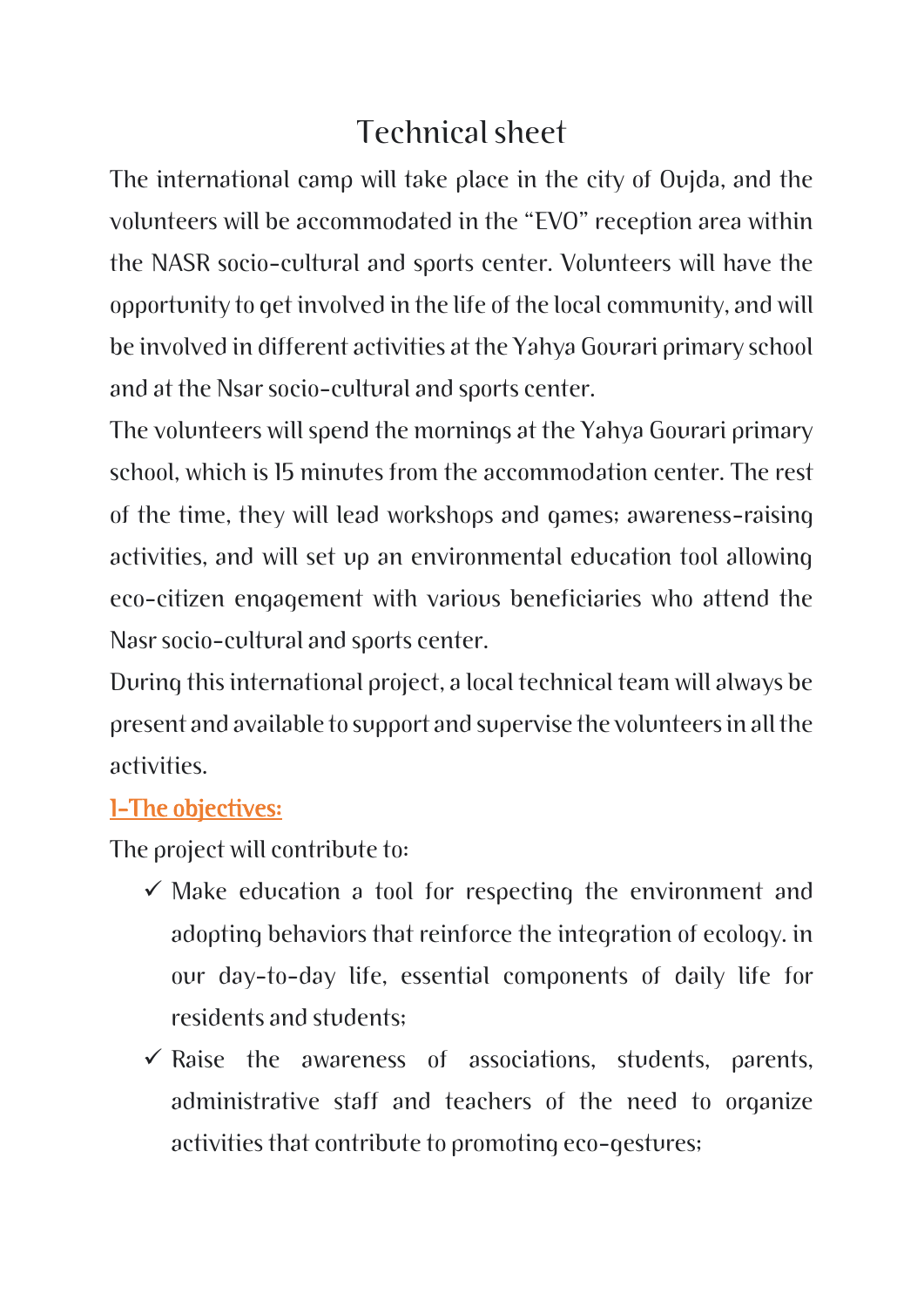$\checkmark$  Discuss and educate citizens around a civic environmental culture.

## 2-Activities:

With teachers, administrative staff; students and their parents at school:

The activities offered during the workcamp at school will be relatively easy to set up, in fact they will take the form of simple gardening, recycling activities, etc. The students will always find it fun to contribute.

Other activities will focus on saving water and electricity resources, waste sorting will be set up for the benefit of teachers, administrative staff, students and their parents.

At the Nsar socio-cultural and sports center:

Volunteers will be invited to lead workshops, games and awarenessraising activities, in order to create a commitment to eco-citizen exchange with the various beneficiaries who frequent the Nasr sociocultural and sports center.

3-Date and duration of the work

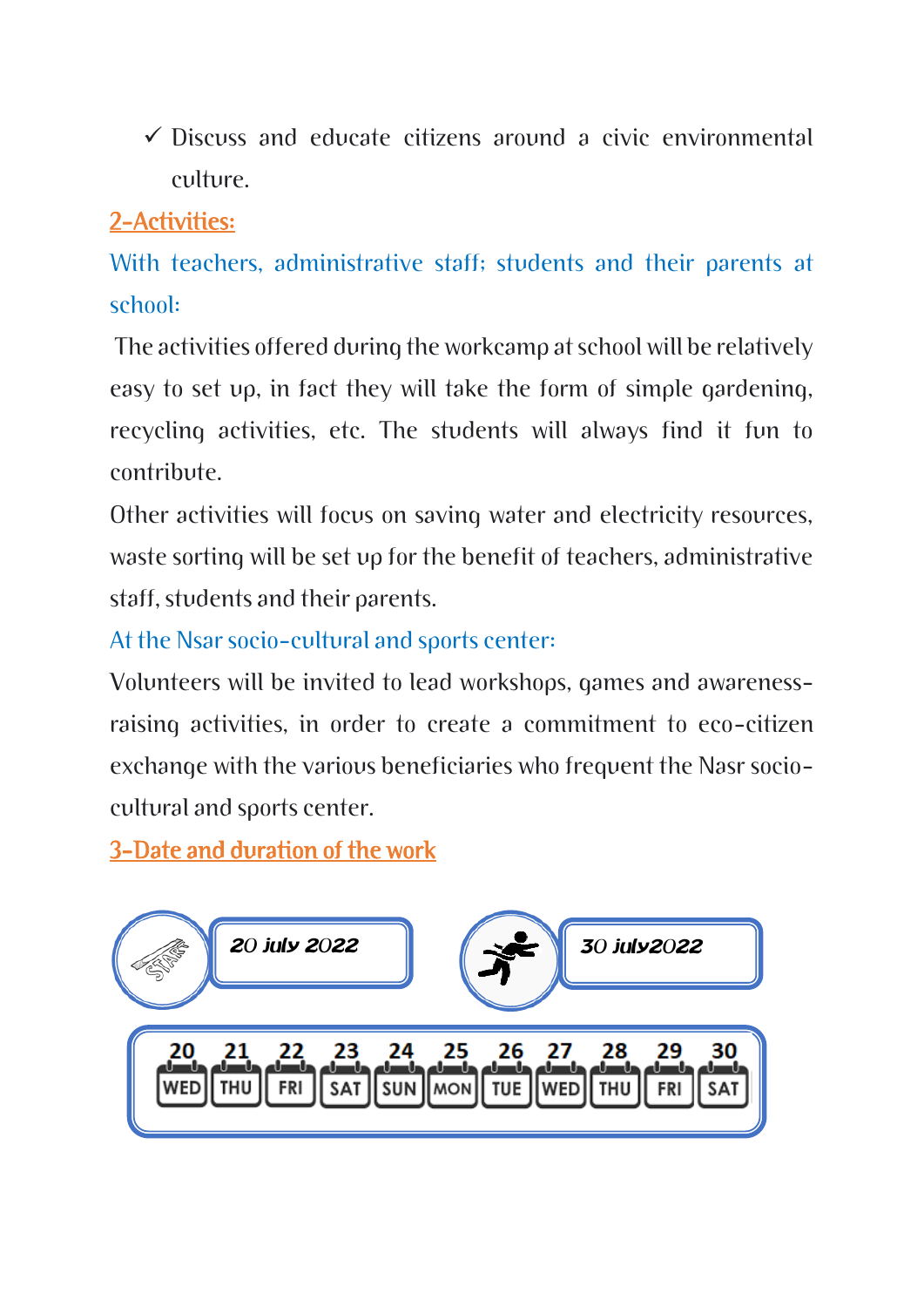## 4-Place of accommodation:

Accommodation at the EVO reception center:

Volunteers will be accommodated at the Nasr Sociocultural and Sports Center in the reception area.

The area of the space is 200m², it is composed of a large living room, 3 large bedrooms with 20 beds and a sanitary block with 3 showers and 2 toilets, a kitchen and a meeting room.

The reception area is a place of collective life, the group of volunteers will organize themselves to manage daily tasks together. The group will draw up its schedule to ensure tasks such as shopping, meals, or leisure time in a participatory manner.

The Visitor Center is easily accessible from downtown.

5- location of the site and activities:

All activities will take place in the following two locations:

Location 1: Yahya Gourari school



-Public sector

- -Year of creation: 2014
- -City: OUJDA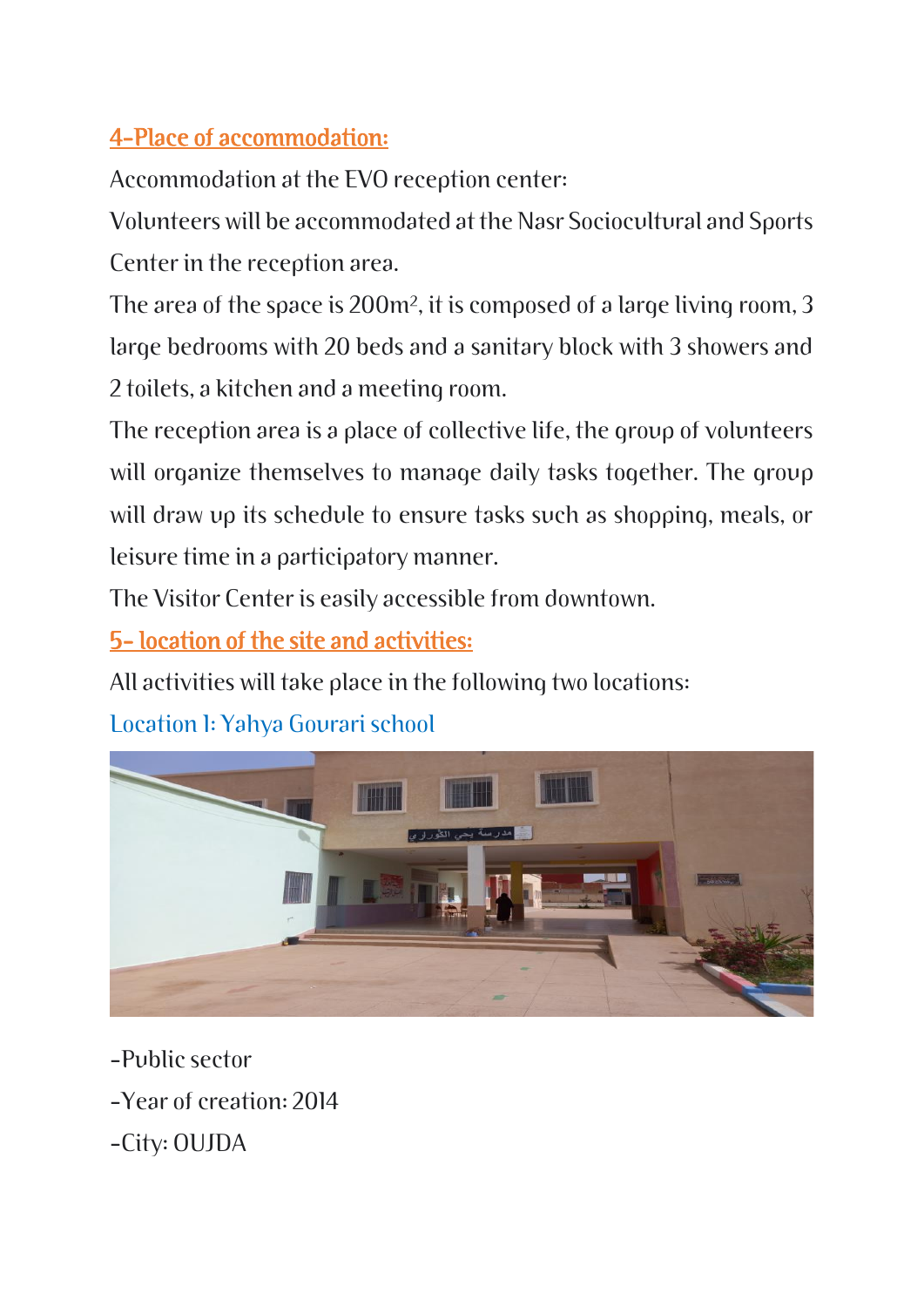- -Area: 5000 square meters
- -Number of students: 250
- Administrative staff: 06
- -Teachers:10
- -Number of classes: 12
- -Address: Abdelkader Badaoui district



-The school is located 2930 m from the Sociocultural and Sports Center Nsar.

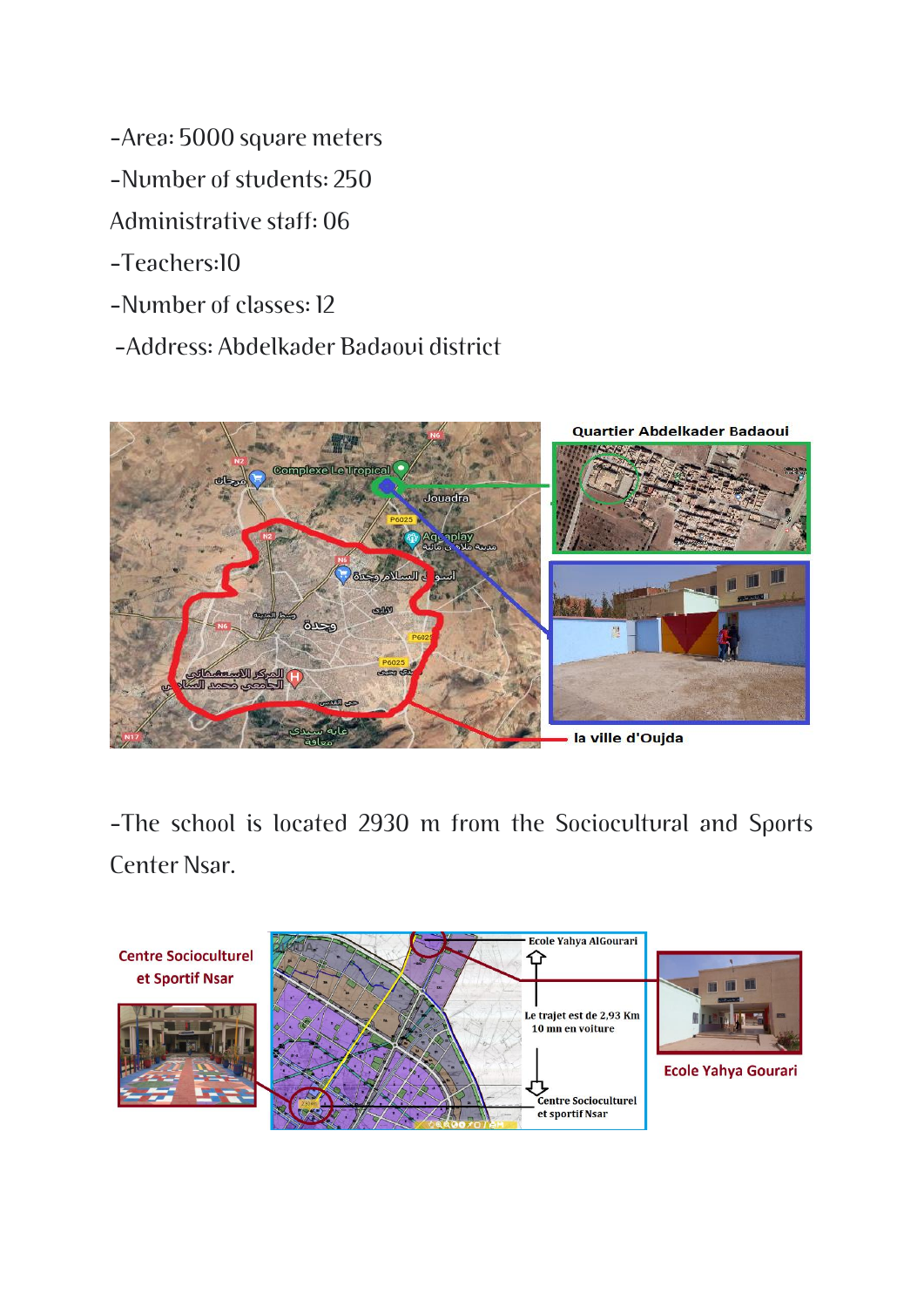#### - Why this school?

The preservation of the environment and the integration of ecology into daily life is not yet a priority for the inhabitants of the Abdelkader Badaoui district, where the school is located.

In addition, the courses within the Yahya Gourari school do not largely address environmental and ecological preservation as a main subject, because their treatment remains dependent on the level of real involvement of the institution. That is to say, the deepening of awareness and the implementation of initiatives and projects related to the environment and ecology are not mandatory in the first place. As a result, the activities during the July 2022 construction site at the school will revolve around two components:

- $\checkmark$  The first: concerns the technical works mainly related to the creation of ecological green spaces in the establishment,
- $\checkmark$  The second: a set of cultural and awareness-raising activities linked to the creation of mural frescoes on the various walls of the school around environmental and ecological themes, as well as the organization of recycling workshops and competitions on environmental and ecological themes.

NB: Among the important activities to ensure continuity within the school, we will work on the creation of an ecological club in the school, which will be accompanied by the Espace Volontariat Oujda "EVO", and the association of neighborhood for development.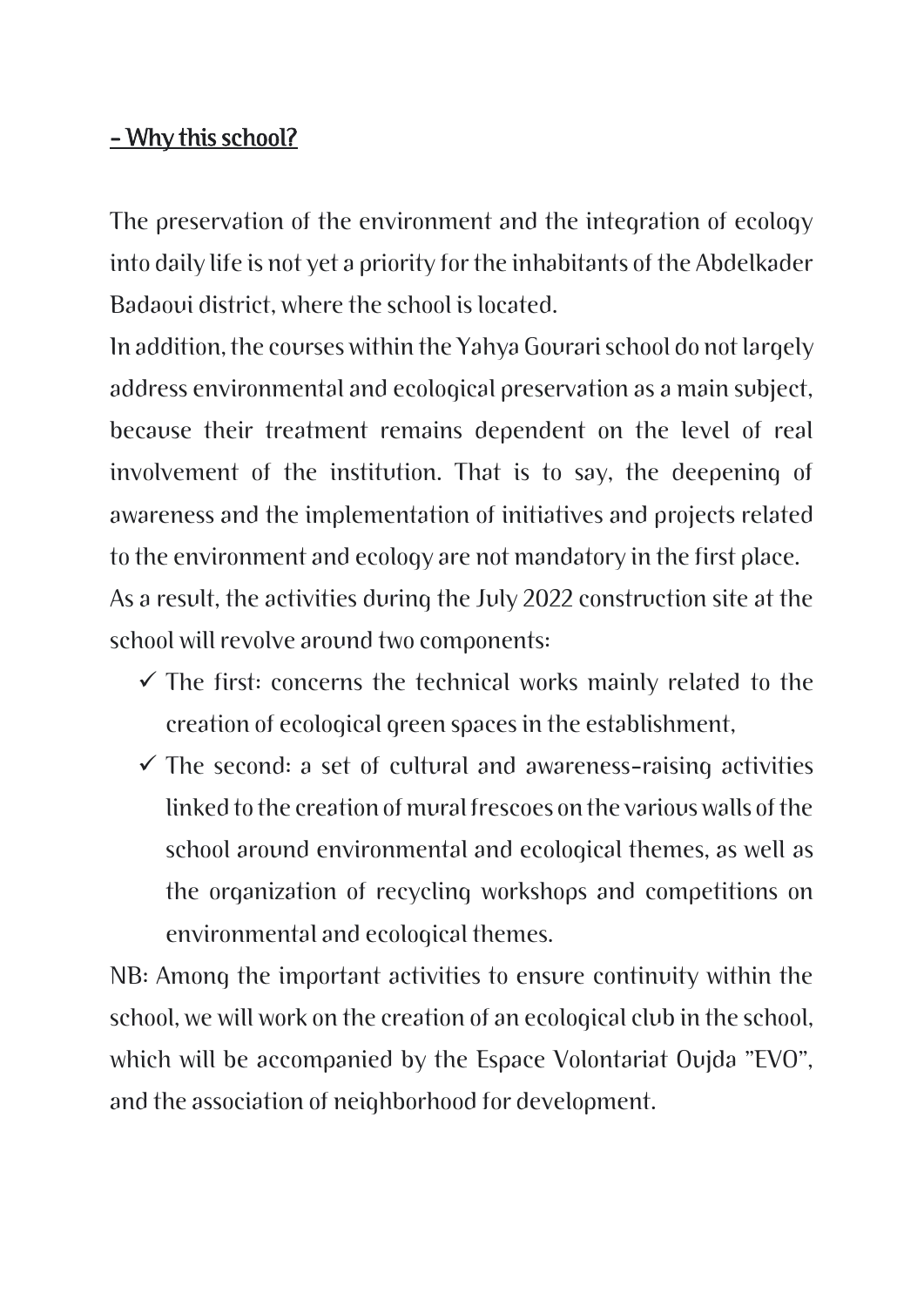#### Some photos of the school



#### Place 2: Nsar Sociocultural and Sports Center

Presentation of the socio-cultural and sports center Nsar

The center was inaugurated in 2009, on an area of 5000 square meters with a budget of 7 million Dirhams, includes spaces for children, young people and women, with a capacity of 500 people.

The center is a multipurpose social action structure:

❖ Multifunctional social center offering various social benefits and developing activities in line with the needs of the inhabitants, as follows: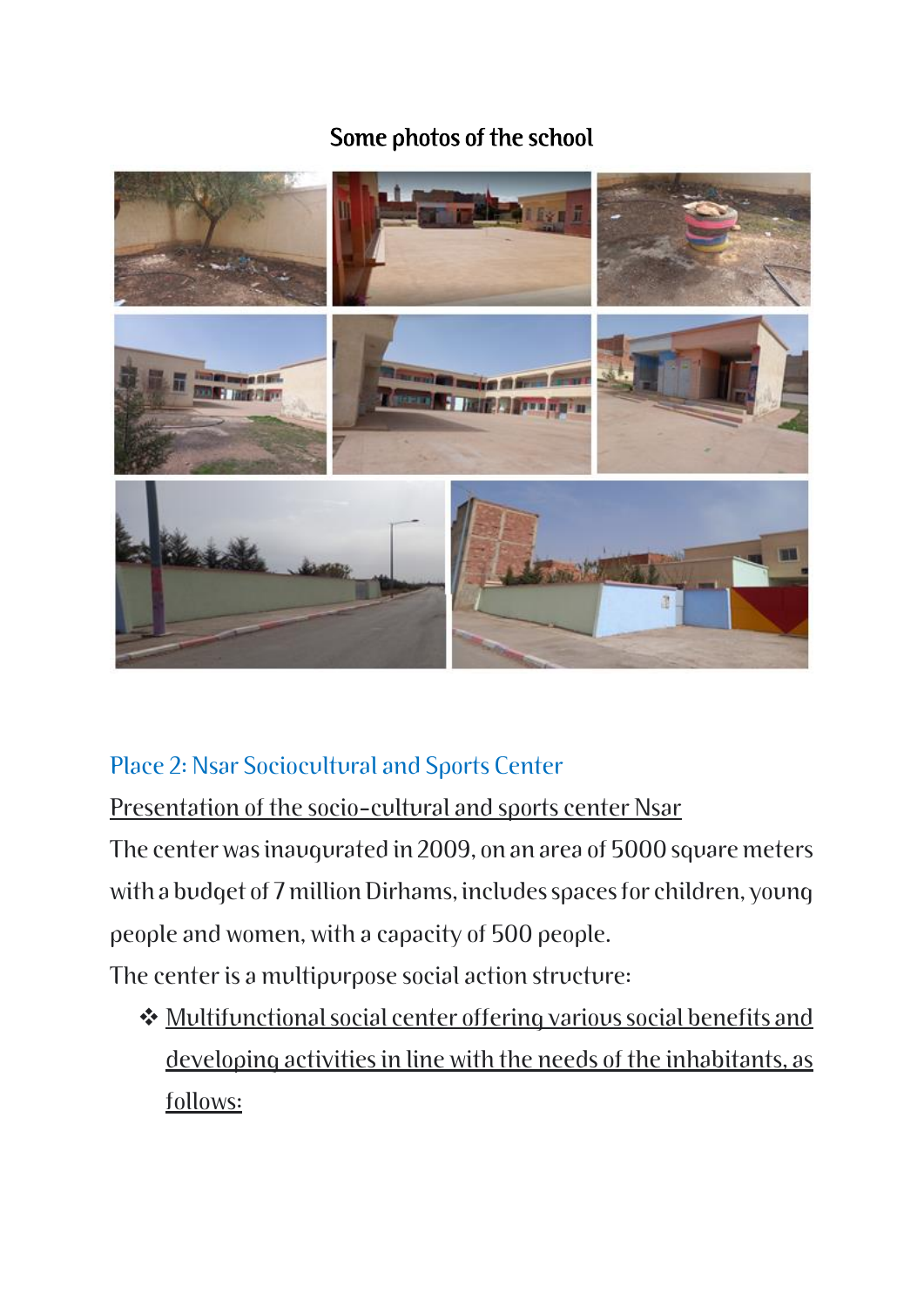Information, orientation and mediation towards social, administrative structures or competent bodies,

- Listening, advice, social mediation for people in difficulty.

#### ❖ Education, qualification, awareness:

- Crèche, preschool education,

- Literacy classes for adults,

- Non-formal education and training for young people,

- Tutoring, and language courses,

- Education for citizenship, environmental protection, etc.

- Solidarity animation,

- Training for the benefit of young people around various themes, such as "democratic participation, advocacy, volunteering, entrepreneurship, AGR, setting up projects...",

- Qualification workshops for women "sewing, hairdressing, embroidery, cooking…".

❖ Place of life, sport, meeting and entertainment:

- Workshops, exhibitions, debates, cultural activities,

- Sports area "Football, ping-pong ...",

- GYM room for women and young girls,

- Summer camps and work camps for young volunteers.

❖ Associative space:

- Welcome creation and information of local associations,

- Workplace of associations active in the neighborhoods surrounding the Centre,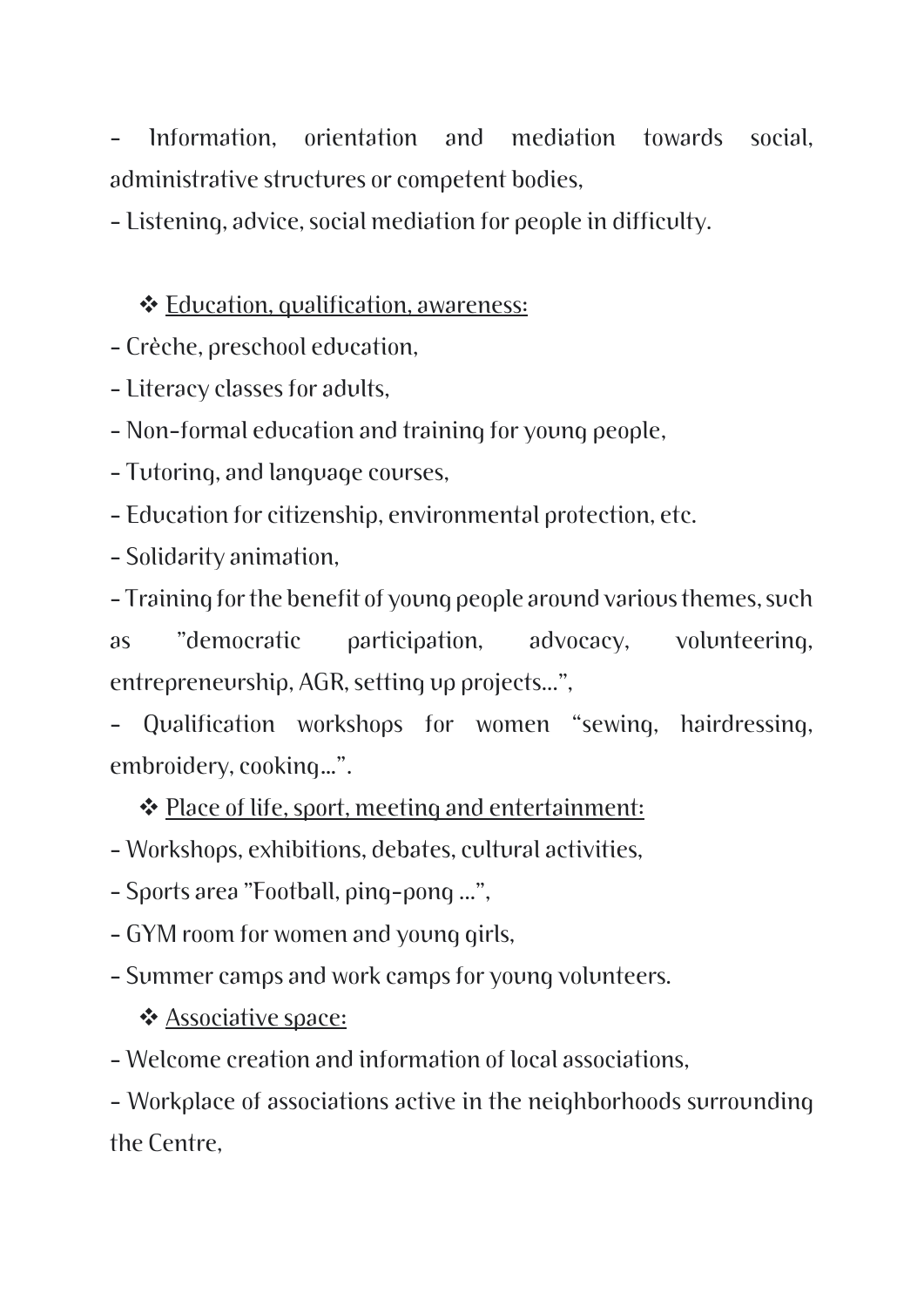- Place of meeting, exchange and consultation between associative actors,

- Place of capacity building for associations to enable them to develop social projects...



### Some pictures of the center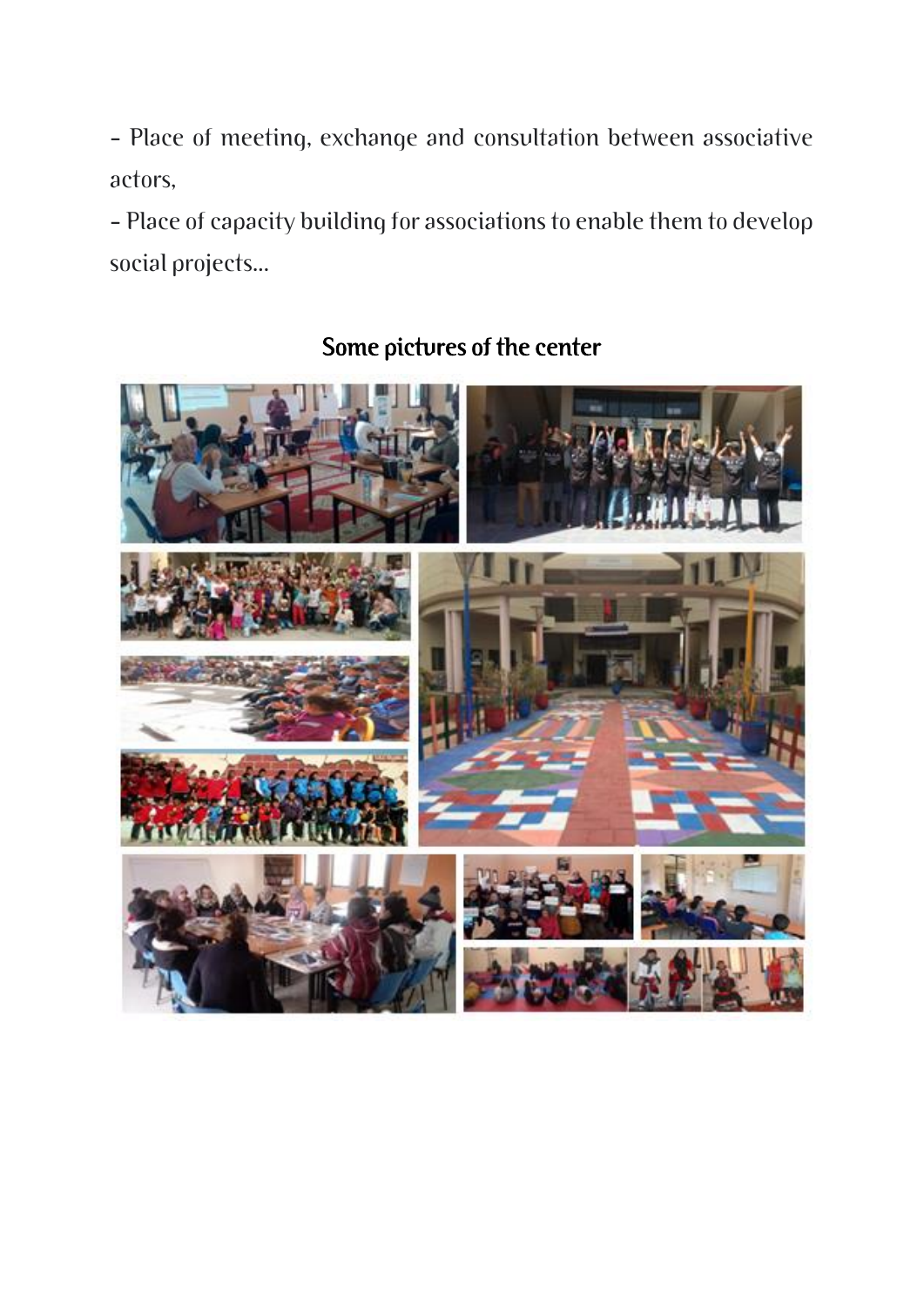## 6-The program planned during the construction site from 20 to 30

### July 2022:

| <b>Programme</b> /july 2022   |                                                                                                  |                                                                         |                                                                                                                                                                                                                                                                                                                                                                                                                                                                                |  |  |  |
|-------------------------------|--------------------------------------------------------------------------------------------------|-------------------------------------------------------------------------|--------------------------------------------------------------------------------------------------------------------------------------------------------------------------------------------------------------------------------------------------------------------------------------------------------------------------------------------------------------------------------------------------------------------------------------------------------------------------------|--|--|--|
| <b>Dated</b>                  | <b>Morning</b>                                                                                   | Evening                                                                 |                                                                                                                                                                                                                                                                                                                                                                                                                                                                                |  |  |  |
| WED:20<br><b>JULY</b>         | The arrival of the<br>qroup                                                                      | Meeting and knowledge                                                   |                                                                                                                                                                                                                                                                                                                                                                                                                                                                                |  |  |  |
|                               |                                                                                                  | Debate:                                                                 | Theme: Theme: young people's<br>cafélet's talk about ecology                                                                                                                                                                                                                                                                                                                                                                                                                   |  |  |  |
| THU: 2I<br><b>JULY</b>        | Visit: site-<br>preparation-spots                                                                | Location:<br>Sociocultur<br>al and<br>Sortif Nsar<br>Center             | Participants: Young volunteers and<br>members of local partner<br>associations<br>Host: Adil Ovzri+karima boutchiche<br>In collaboration with the local<br>voluntary touch association                                                                                                                                                                                                                                                                                         |  |  |  |
| FRI: 22<br><b>JULY</b>        | school work                                                                                      | Free time - Visit (old Medina)                                          |                                                                                                                                                                                                                                                                                                                                                                                                                                                                                |  |  |  |
| <b>SAT: 23</b><br><b>JULY</b> | - school work,<br>-A small group<br>will ensure the<br>preparation of the<br>activity at school. | Competition<br>with students<br>and their<br>parents on<br>eco-gestures | Contest: Asked students to make<br>postcards on eco-gestures to<br>learn about ecological gestures at<br>home and in the neighborhood,<br>in order to discover what<br>concerns students and their<br>parents the most.<br>-Beneficiaries: school students<br>and their parents<br>-Animators: Mouhssine Chehlafi<br>and Brahim Belhiovane<br>In collaboration with: the<br>Neighborhood Association for<br>Development, Association the<br><b>Baraem Nour Association for</b> |  |  |  |